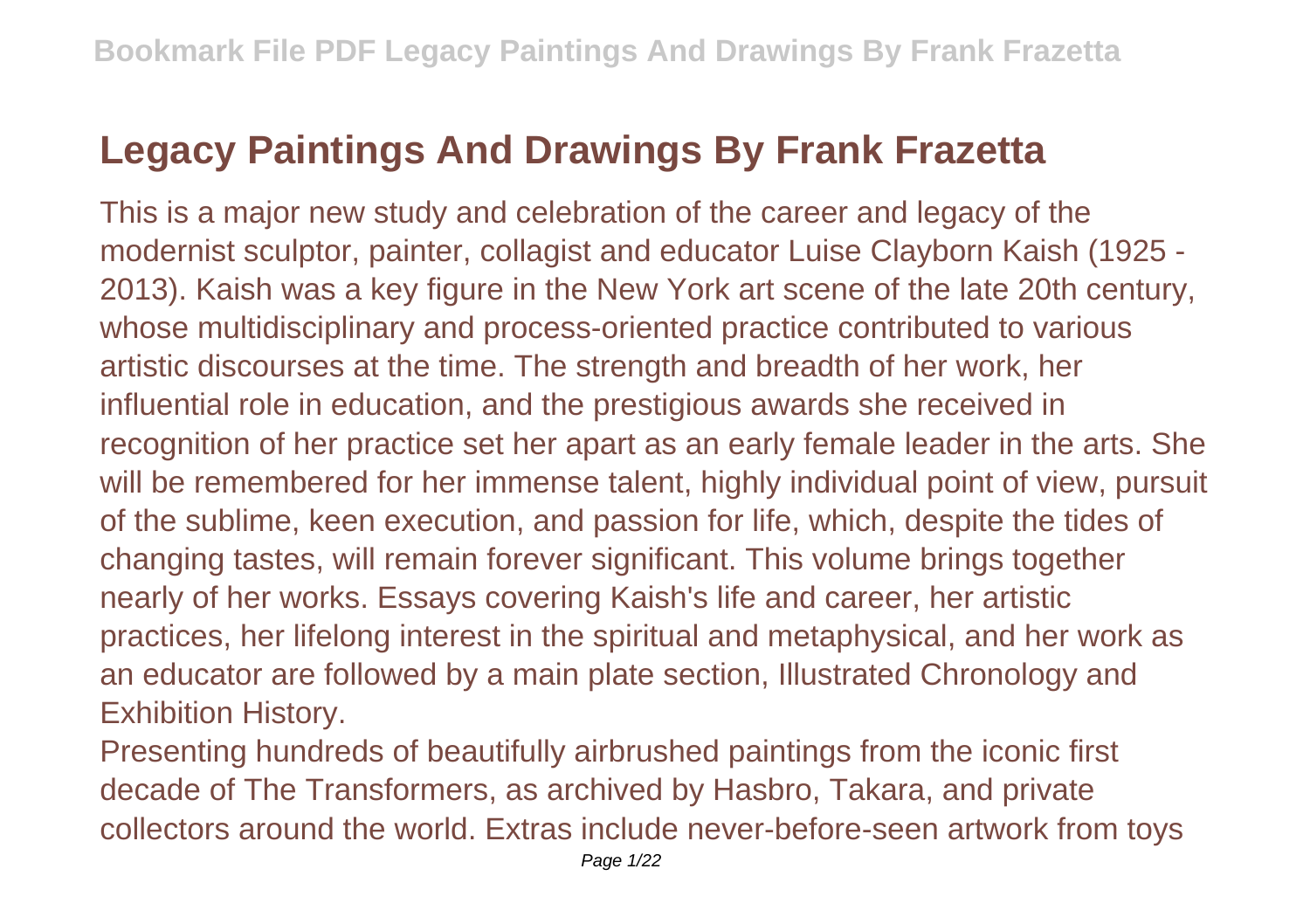that never were, original design sketches, catalog artwork, and more. Venetian artistic giants of the sixteenth century, such as Giorgione, Vittore Carpaccio, Titian, Jacopo Sansovino, Jacopo Tintoretto, Paolo Veronese, and their contemporaries, continued to shape artistic development, tastes in collecting, and modes of display long after their own practices ended. The robust reverberation of the Venetian Renaissance spread far beyond the borders of the lagoon to inform and influence artists, authors, and collectors who spent very little or even no time in Venice proper. The Enduring Legacy of Venetian Renaissance Art investigates the historical resonance of Venetian sixteenth-century art and explores its afterlife and its reinvention by artists working in its shadow. Despite being a frequently acknowledged truism, the pervasive legacy of Venetian sixteenth-century art has not received comprehensive treatment in recent publication history. The broad scope of the topics covered in these essays, from Titian's profound influence on the development of landscape painting to the effects of Carpaccio's historical paintings on early twentieth-century fashion, illustrates the persistence and adaptability of the Venetian Renaissance's legacy. In addition to analyzing the effects of individual artists on each other, this volume offers insight into the shifting characterizations and reception of Venice as a center for artistic innovation and inspiration throughout the early modern period, Page 2/22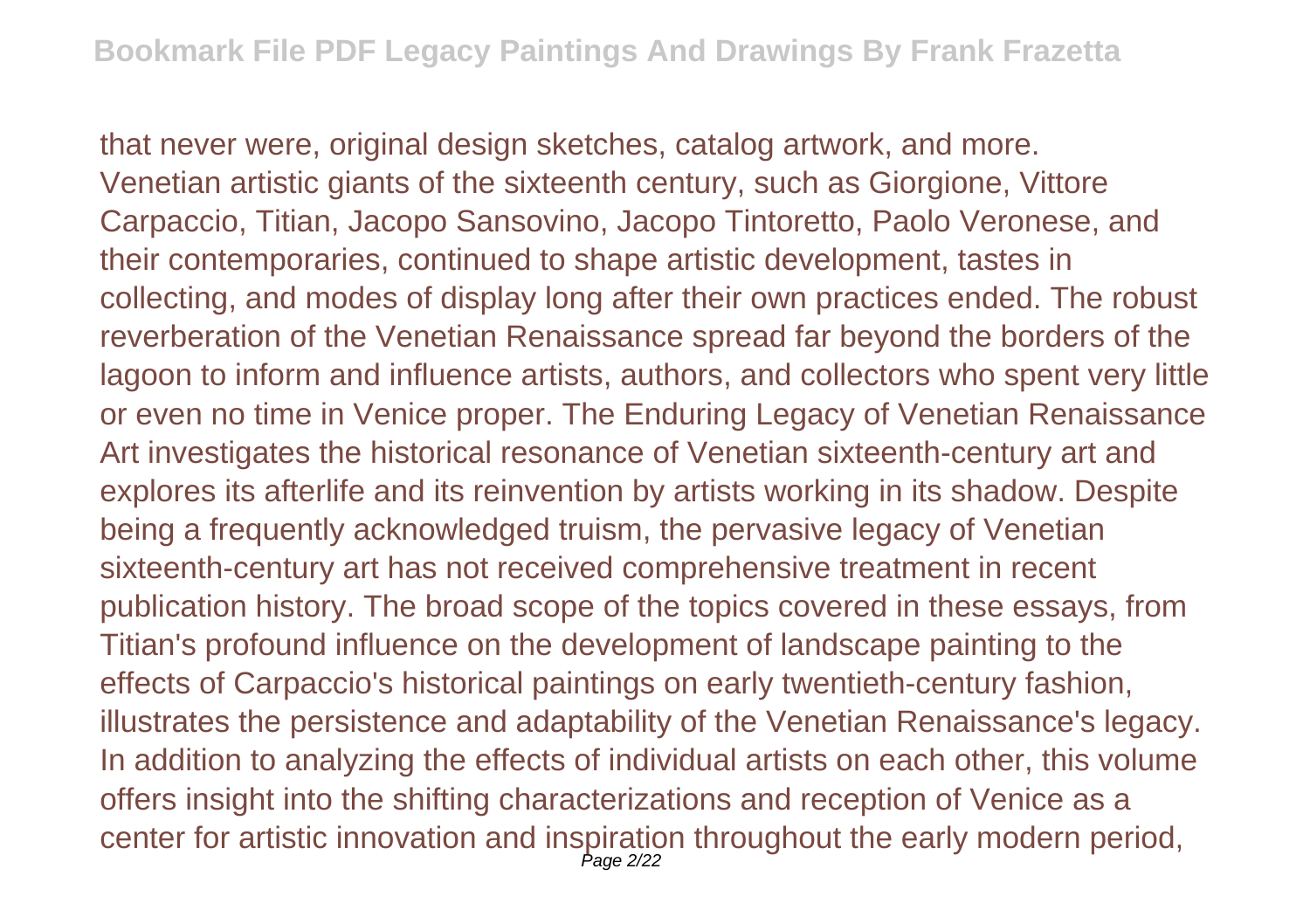providing a nuanced and multifaceted view of the singular lagoon city and its indelible imprint on the history of art.

"Created to accompany a 2021 exhibition commemorating the centennial of John Clemmer's birth, this catalog includes three essays that offer insight into Clemmer's life and art, as well as full-color plates of numerous works and an exhibition checklist"--

Charlie James (1867–1937) was a premier carver and painter from the Kwakwaka'wakw First Nation of British Columbia. Also known by his ceremonial name Yakuglas, he was hawker a prolific artist and activist during a period of severe oppression for First Nations people in Canada. Yakuglas' Legacy examines the life of Charlie James. During the early part of his career James created works primarily for ritual use within Kwakwaka'wakw society. However, in the 1920s, his art found a broader audience as he produced more miniatures and paintings. Through a balanced reading of the historical period and James' artistic production, Ronald W. Hawker argues that James' shift to contemporary art forms allowed the artist to make a critical statement about the vitality of Kwakwaka'wakw culture. Yakuglas' Legacy, aided by the inclusion of 123 colour illustrations, is at once a beautiful and poignant book about the impact of the Canadian project on Aboriginal people and their artistic response. Page 3/22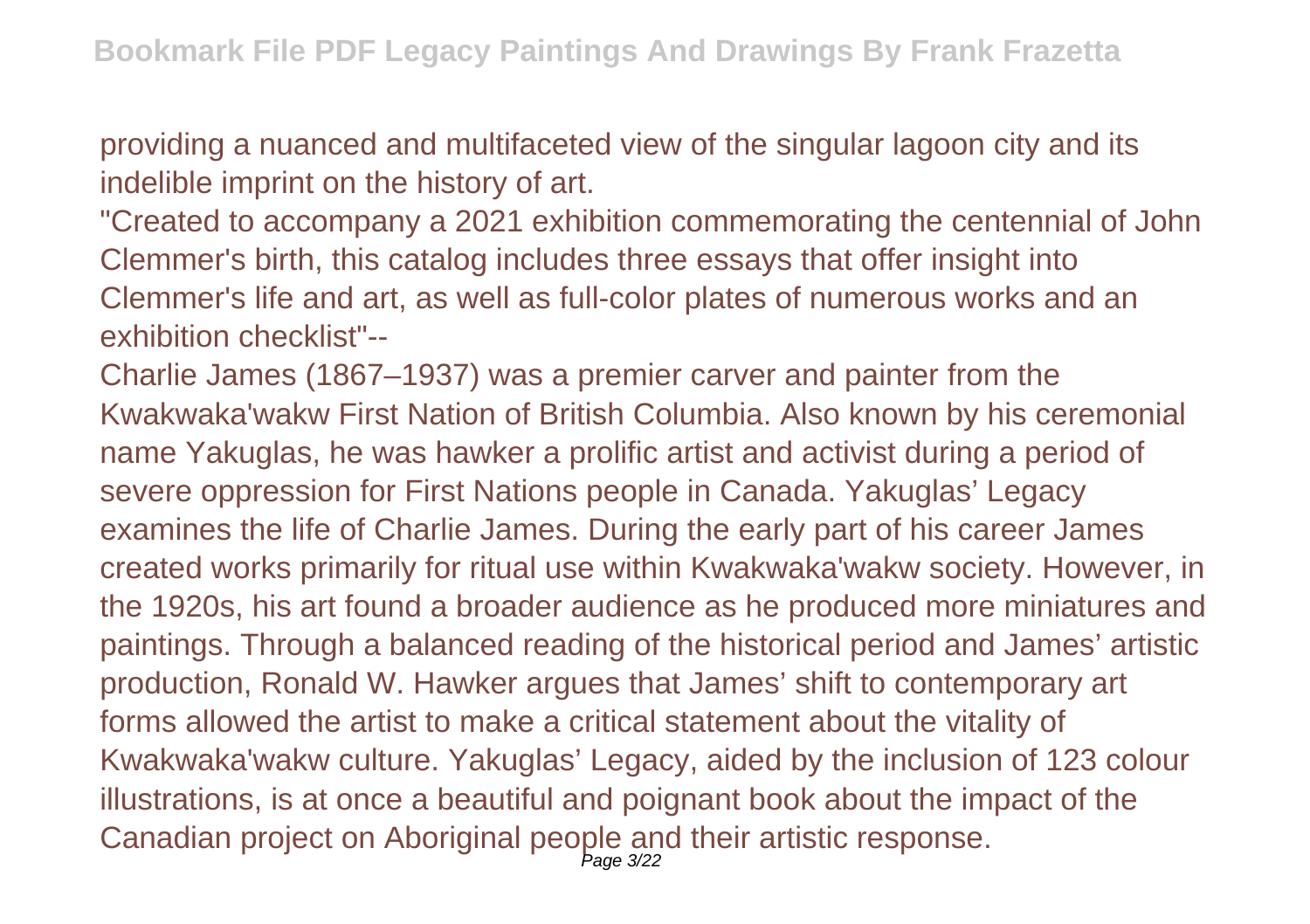Revered today as, perhaps, the greatest of Renaissance painters, Leonardo da Vinci was a scientist at heart. The artist who created the Mona Lisa also designed functioning robots and digital computers, constructed flying machines and built the first heart valve. His intuitive and ingenious approach—a new mode of thinking—linked highly diverse areas of inquiry in startling new ways and ushered in a new era. In Leonardo's Legacy, award-winning science journalist Stefan Klein deciphers the forgotten legacy of this universal genius and persuasively demonstrates that today we have much to learn from Leonardo's way of thinking. Klein sheds light on the mystery behind Leonardo's paintings, takes us through the many facets of his fascination with water, and explains the true significance of his dream of flying. It is a unique glimpse into the complex and brilliant mind of this inventor, scientist, and pioneer of a new world view, with profound consequences for our times.

"Artistic authorship is fundamental to how we both interpret and value artworks. The figure of the solitary, creative genius underpins the symbolic and monetary values we ascribe to artworks; yet artistic authorship, like ownership, is often contested and unstable. This interdisciplinary collection of essays, written from legal, art historical, and art market perspectives, critically examines the construction and iteration of the artist-author both during the lifetime of the artist Page 4/22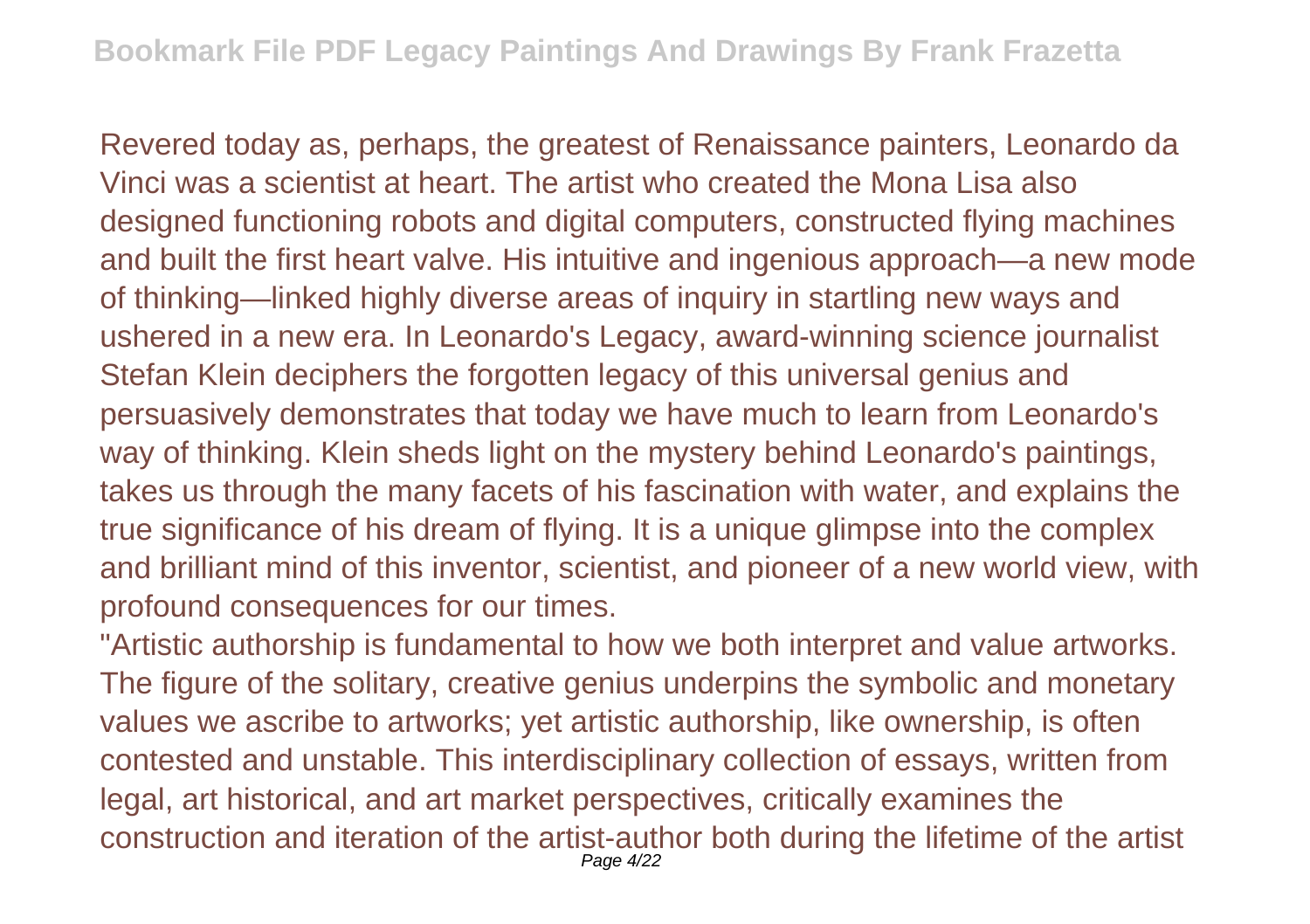and beyond--whenn artistic authorship is stewarded by others, including artists' estates, foundations and museums. Drawing on current cases and legal disputes, this important anthology addresses enduring issues that have become central to the contemporary art world, such as the collision between artists' rights and the rights of owners of artworks, the problems of authentication and who has the final authority to determine authenticity, and the role of artists' estates as legacy guardians"--Page 4 of cover.

The documents in this book -- letters and recorded comments by the artists themselves, as well as selections by notable contemporaries including Baudelaire, Zola, Valery, Mallarme, Huysman, Laforgue and Proust -- show how artists and critics during and in the aftermath of Impressionism did describe themselves: how they responded to tradition, to each other and to the kaleidoscope of the contemporary scene. The ever-expanding interpretation of Impressionism and its legacy within the changing world of twentieth-century art and art criticism is examined through the writings of artists such as Leger, Kandinsky, Masson, Matisse, Bataille, Klee and Hofmann as well as recent critics, philosophers and art historians. Accompanying the texts are 235 color plates of Impressionist and Post-Impressionist masterpieces, and 242 black and white reproductions of historical photographs, original documents, contemporary Page 5/22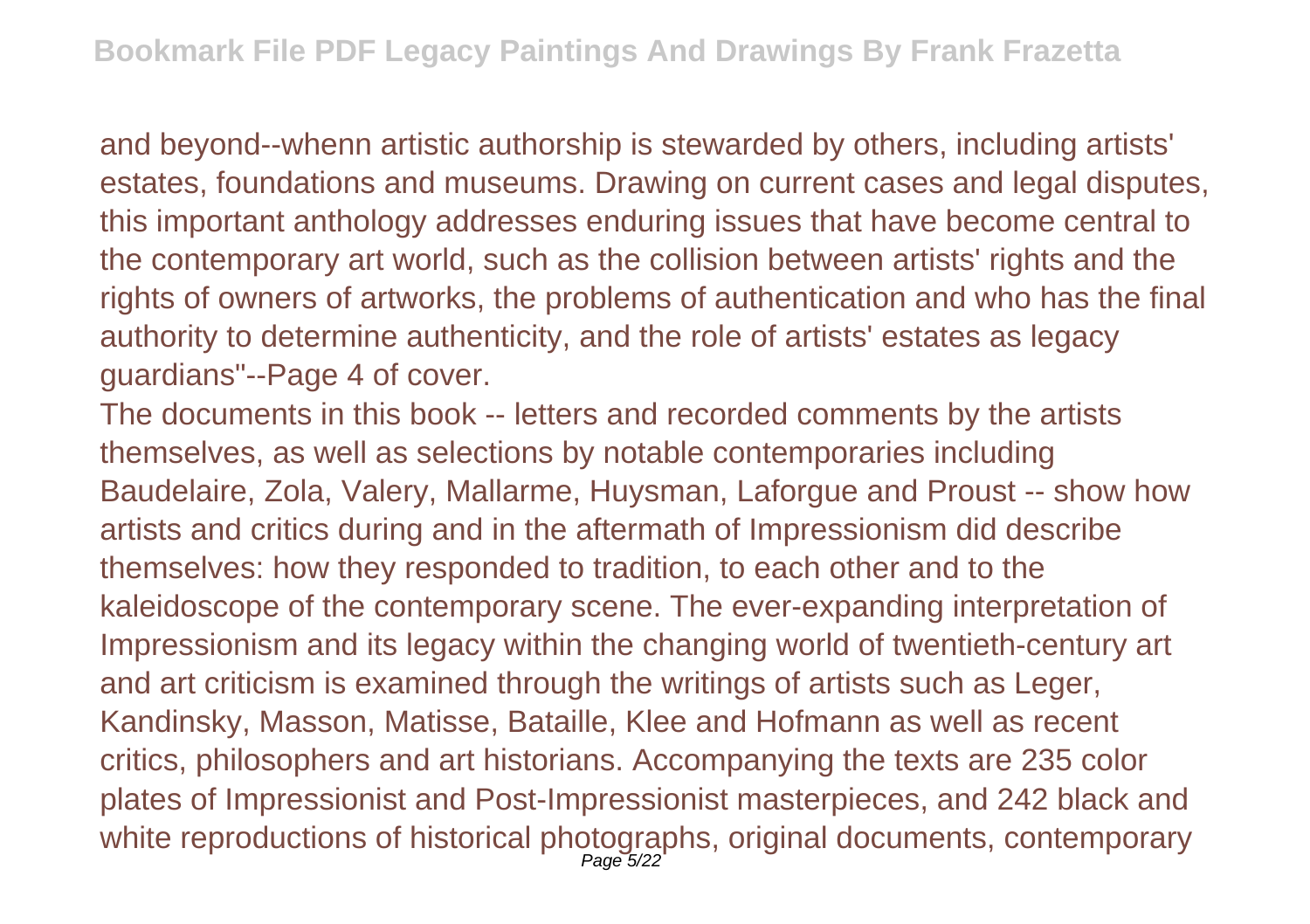cartoons, prints and drawings. - Jacket flap.

A stunning collection, accumulated over many years, of paintings, drawings and calligraphy of the highest quality mostly created for albums from the Safavid, Uzbek, Ottoman and Mughal Empires from the 16th to early 19th century. Lavishly illustrated, this unusually exquisite and scholarly book is a noteworthy addition to its field. This publication presents a collection of over sixty paintings, drawings and calligraphic specimens mostly made in the Safavid, Uzbek, Ottoman and Mughal Empires in the period from the 16th through the early 19th century for inclusion in albums (muraqqa'). The compilation of these albums, involving the collection and ordering of the works to be included as well as the design and execution of decorative borders, was an art form in itself and amounted to a broader cultural phenomenon that has increasingly become the focus of scholarly attention. This was the age of the master artist, whose work was eagerly sought by collectors, imitated by admirers and forgers, taken as loot by invaders, and exchanged as gifts that had value across political borders. The international currency of a master artist's work is particularly apparent in the case of the calligrapher Mir 'Ali of Herat (d. 1544), whose calligraphies were almost obsessively sought out by the Mughal rulers of India and provided a model for subsequent generations of calligraphers in India and Iran. In Iran, Shah 'Abbas' Page 6/22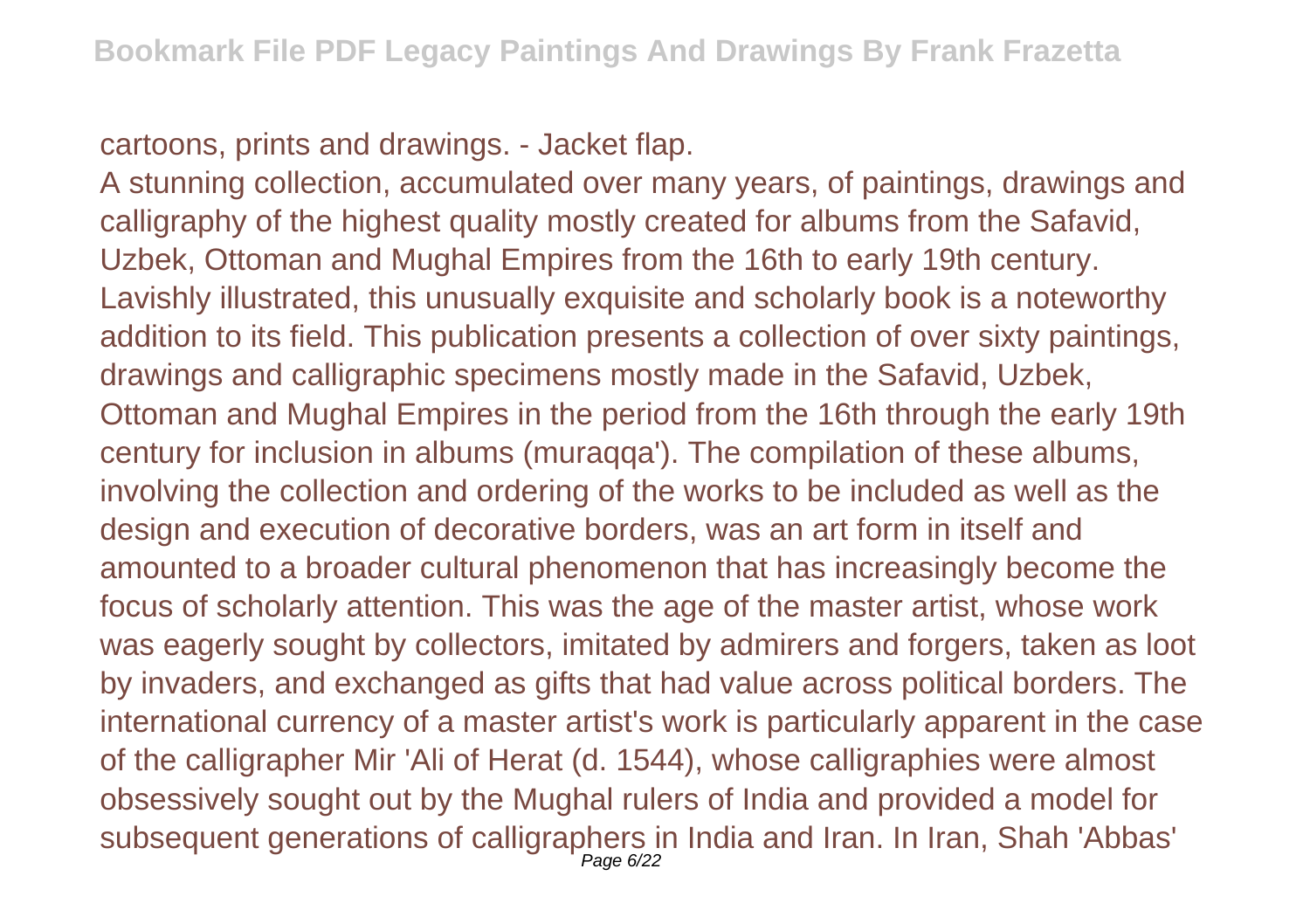new capital of Isfahan was the breeding ground for a generation of artists specialized in single-page calligraphic compositions, paintings and drawings, often working in distinctive styles. These included calligraphers such as Mir 'Imad al-Hasani and 'Ali Riza 'Abbasi, and painters like Riza 'Abbasi, Muhammad Qasim and, later, Mu'in Musavvir. The processes of collection and compilation were complex, as albums were gifted and reassembled to suit the tastes and outlook of new owners. An eloquent example of this ongoing evolution is the famous St. Petersburg Album. Compiled and given decorative borders in Iran in the mid-18th century, the album contains a number of Mughal and Deccani paintings and drawings presumed to have been taken to Iran as plunder by Nadir Shah following the invasion of India in 1739. The end of this tradition is marked in the publication by a number of works from Mughal-style albums of calligraphy and painting acquired by officers and administrators of the British East India Company such as Warren Hastings and William Fraser.

Hans Holbein's portrait of Henry VIII perished in fire in 1698, yet has remained the definitive image of the English monarch, through a number of derivations down to modern cinematic portrayals. Written to accompany an exhibition at the National Museums & Galleries on Merseyside (UK) and prompted by The scions of a prominent Boston family, the brothers William and John<br>Page 7/22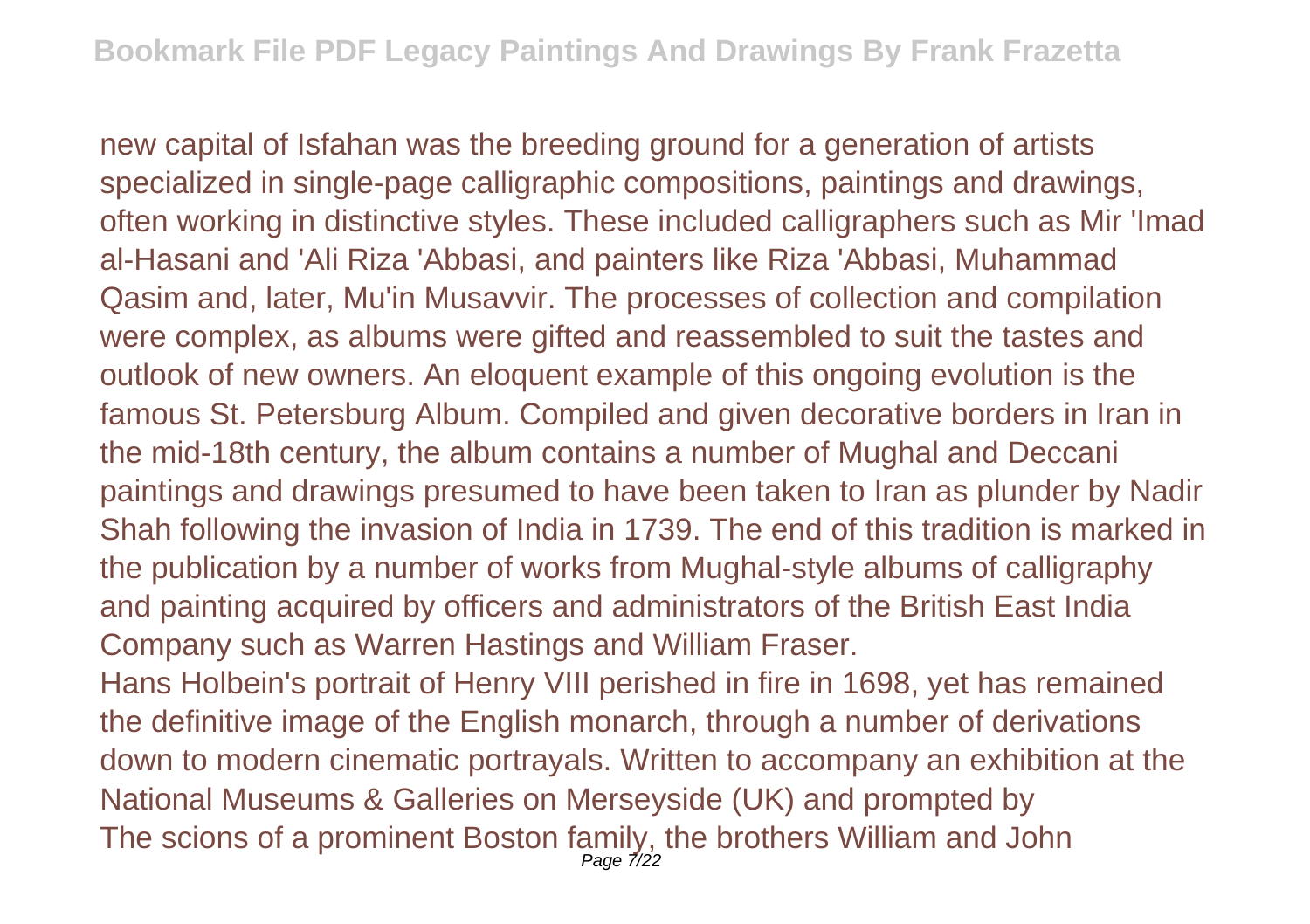Spaulding are remembered today for their legacy as art collectors in the early decades of the twentieth century. It was thanks to them that the Museum of Fine Arts, Boston, acquired some of its most enduring masterworks: major European paintings by Degas, Cezanne, Van Gogh, Matisse and many others; oils, watercolors and drawings by American masters such as Hopper, Kent and Homer; a remarkable archive of World War I propaganda posters; not to mention its world-renowned collection of Japanese prints. But while the Spaulding name has long been esteemed among art lovers, little has been known about the brothers themselves. In Art of Collecting, historian and collector Frederic A. Sharf sheds light on the men behind these landmark acquisitions. Using scores of family papers and archival documents, he presents the story of the Spauldings, as members of Boston society, architectural patriots and collectors of genius. Handsomely illustrated with artworks from across the spectrum of the Spauldings' collection, as well as with period photographs, this book portrays the crucial role played by collectors in shaping the public trusts that visitors enjoy to this day. Witness & Legacy is an examination of Holocaust-related art produced by American artists. with a variety of mediums--painting, sculpture, photography, graphic design, needlpoint, and multimedia--this impressive collection of artwork attempts to relate the multitude of emotions that the Holocaust inspired. with Page 8/22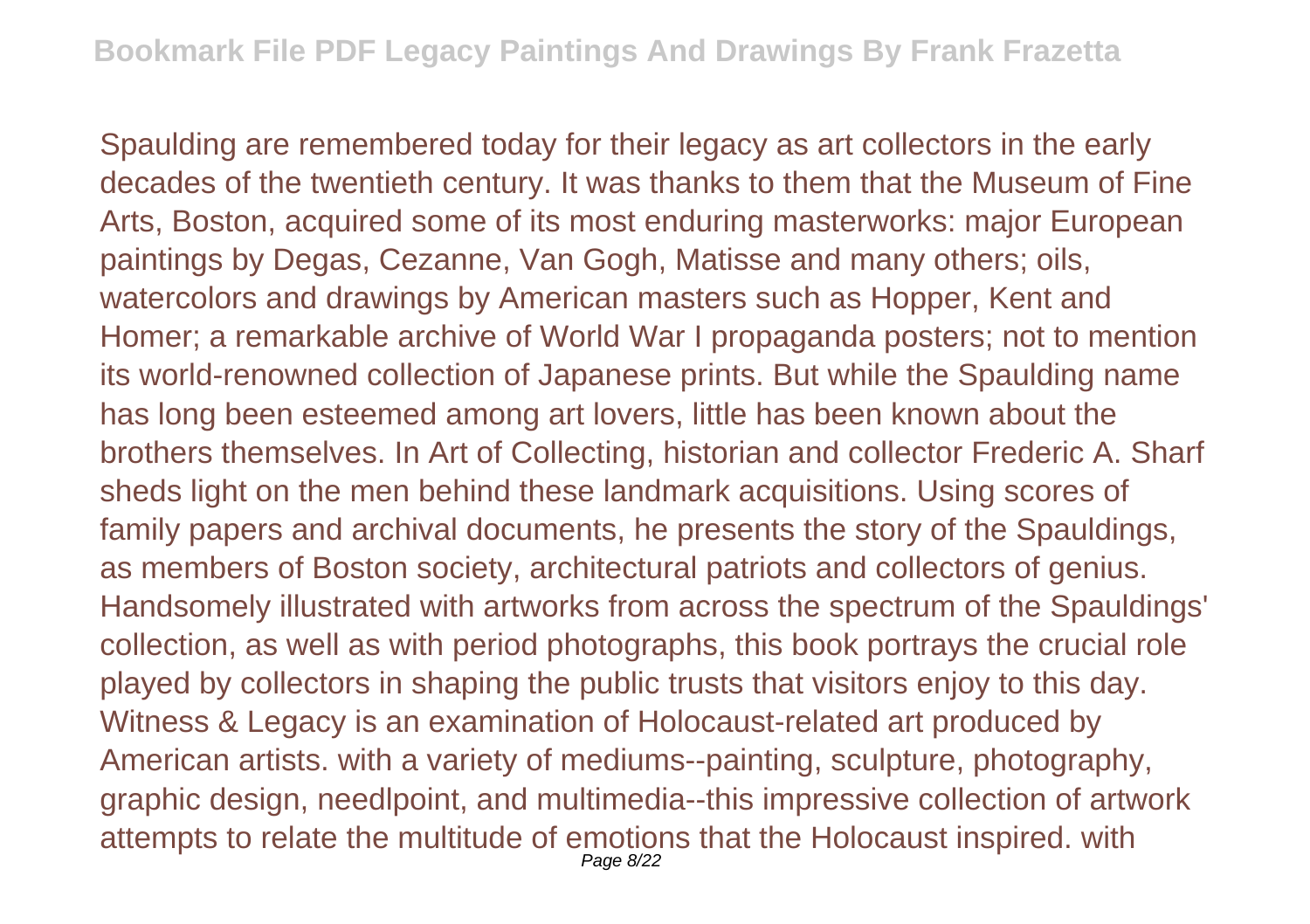incredibly vivid and clear reproductions of each piece of art, readers will be drawn to the stunning, powerful, and often disturbing pieces that are beautifully presenting in this touching account.

Discover the world's greatest heroic fantasy artist, Frank Frazetta in the landmark collection, Fantastic Paintings of Frazetta. The New York Times said, "Frazetta helped define fantasy heroes like Conan, Tarzan and John Carter of Mars with signature images of strikingly fierce, hard-bodied heroes and bosomy, callipygian damsels." Frazetta took the sex and violence of the pulp fiction of his youth and added even more action, fantasy and potency, but rendered with a panache seldom seen outside of major works of Fine Art. Despite his fantastic subject matter, the quality of Frazetta's work has not only drawn comparisons to the most brilliant of illustrators, Maxfield Parrish, Frederic Remington, Norman Rockwell, N.C. Wyeth but, even to the most brilliant of fine artists including Rembrandt and Michelangelo and, major Frazetta works sell for millions of dollars. This innovator's work has inspired generations of artists, movies including the Conan films, John Carter of Mars, the Lord of the Rings trilogy, Robert Rodriguez' films including From Dusk Till Dawn, Ralph Bakshi films, the epic, Game of Thrones series, Tim Burton's Sleepy Hollow, Disney's animated Tarzan films, Francis Ford Coppola's Apocalypse Now and George Lucas' Star Wars. Forbes magazine Page 9/22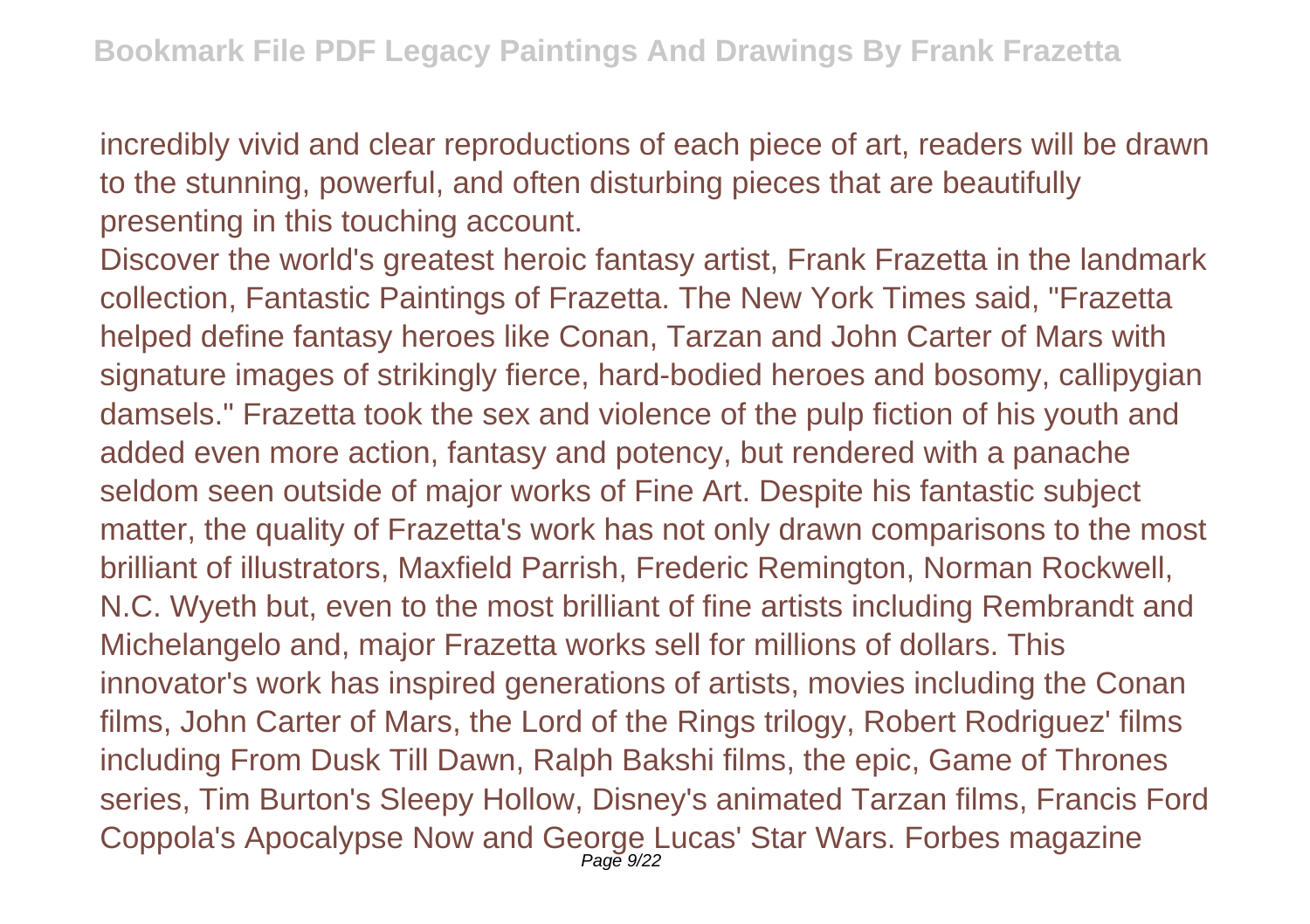said, "Which artist helped make Arnold governor? Frank Frazetta, the Rembrandt of barbarians." J. David Spurlock started crafting this book by reviving the original million-selling 1970s mass market art book, Fantastic Art of Frank Frazetta. But, he expanded and revised to include twice as many images and, presents them at a much larger coffee-table book size. The collection is brimming with classic and rare works including barbarians, beasts, and beauties. Game of Thrones creator George R. R. Martin said, "Frazetta's covers of the Conan paperback collections became the definitive picture of the character... still is." Schwarzenegger said, "When I looked at Frazetta's paintings, I tell you, it was intimidating." Game of Thrones, Conan and Aquaman film star Jason Momoa said, "I am a huge Frank Frazetta fan. That's what I wanted to bring to life." See the revolutionary art that helped inspire Schwarzenegger, Momoa, the Lord of the Rings and Game of Thrones: FRAZETTA!

""The peculiar charm of their work results sometimes from what would be technical inadequacies from the academic view, distortion, curiously personal perspective, and what not. But they were not simply artists who lacked adequate training. The work of the best of them has a directness, unity, and a power which one does not always find in the work of standard masters." In the half century since these words were written by Holger Cahill, who assisted Abby Aldrich Page 10/22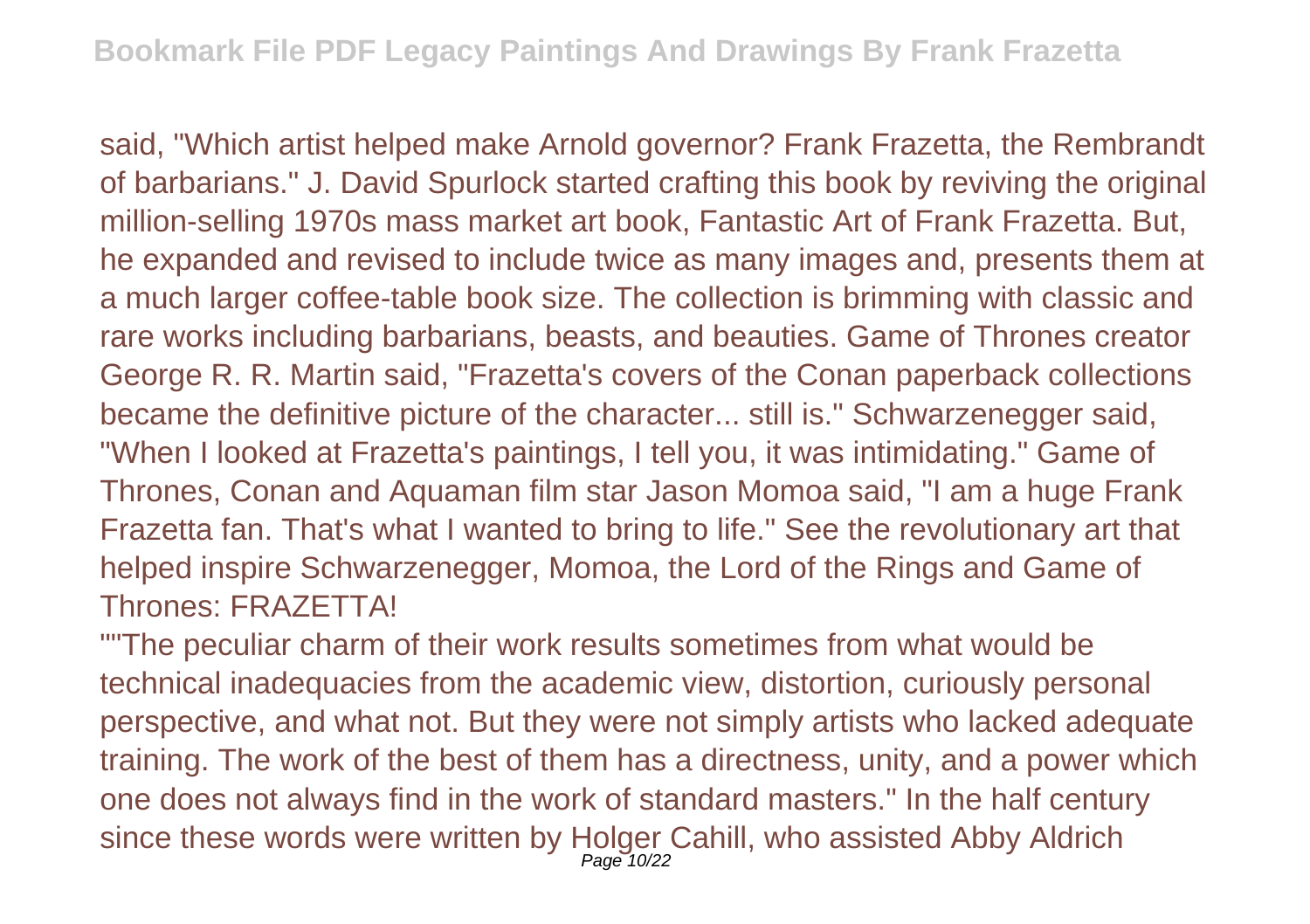Rockefeller in her early collecting of American folk art, these powerful and charming images have been ever more enthusiastically embraced. The works presented here are of great variety: landscapes, seascapes, portraits of homes, farms, and factories, still lifes, religious and historical paintings, fraktur and decorative writings, and mourning pictures. Many of the artists are anonymous, but others, including Ammi Phillips, Erastus Salisbury Field, and Grandma Moses, are well known. A special section is devoted to Edward Hicks. Another section examines the work of Lewis Miller, whose lively sketchbooks are a remarkable resource for investigations into life and customs in nineteenth-century America. Three hundred eighty-three paintings and drawings, exquisitely reproduced and thoroughly examined and documented, are presented."--book jacket.

LegacySelected Drawings & Paintings by Frank Frazetta

This immersive dive into the life and work of Salvador Dalí unlocks the secret of this creative genius and reveals for the first time how his erotically charged paintings changed the world of modern art. In turns beloved and reviled, twentieth century art, painter, filmmaker, and designer Salvador Dalí set Europe and the United States ablaze with his uncompromising genius, sexual sadism, and flirtations with megalomania. His shocking behavior and work frequently Page 11/22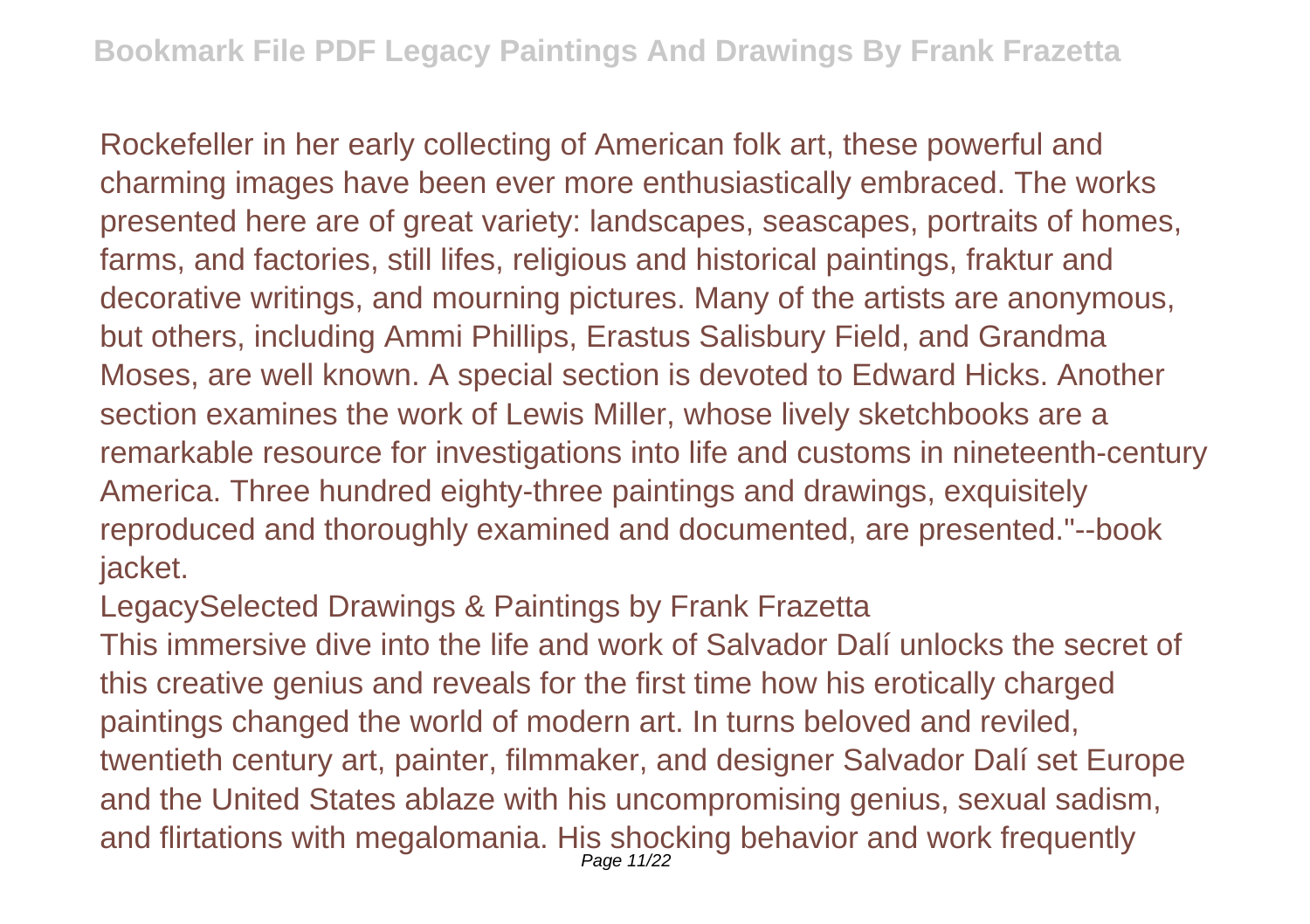alienated critics; his views were so outrageous, even prominent Surrealists tried to ostracize him. Still, every morning he experienced "an exquisite joy--the joy of being Salvador Dalí," and, through a remarkable talent that invited bewilderment, anger, and adoration, rose to unprecedented levels of fame--forever shifting the landscape of the art world and the nature of celebrity itself. In this stunning volume, rich with full-color images, noted art historians Jean-Pierre Isbouts and Christopher Heath Brown discuss the historical, social, and political conditions that shaped Dalí's work, identify the impact of Modern as well as Old Master art, and present an unflinching view of the master's personal relationships and motivations. With their deeply compelling narrative, Isbouts and Brown uncover how Dalí's visual wit and enduring cult of personality still impacts fashion, literature, and art, from Andy Warhol to Lady Gaga, and seeks to answer why, in an age of shock and awe, Dalí's art still manages to distress, perplex, and entertain.

Essays examine the impact of African culture upon Black visual artists in the United States and the Caribbean, in this catalogue for an exhibition of African-American art These fabulous, whimsical paintings, created for his own pleasure and never shown to the public, show Geisel (a.k.a. Dr. Seuss) in a whole new light. Depicting outlandish creatures in otherworldly settings, the paintings use a dazzling rainbow of hues not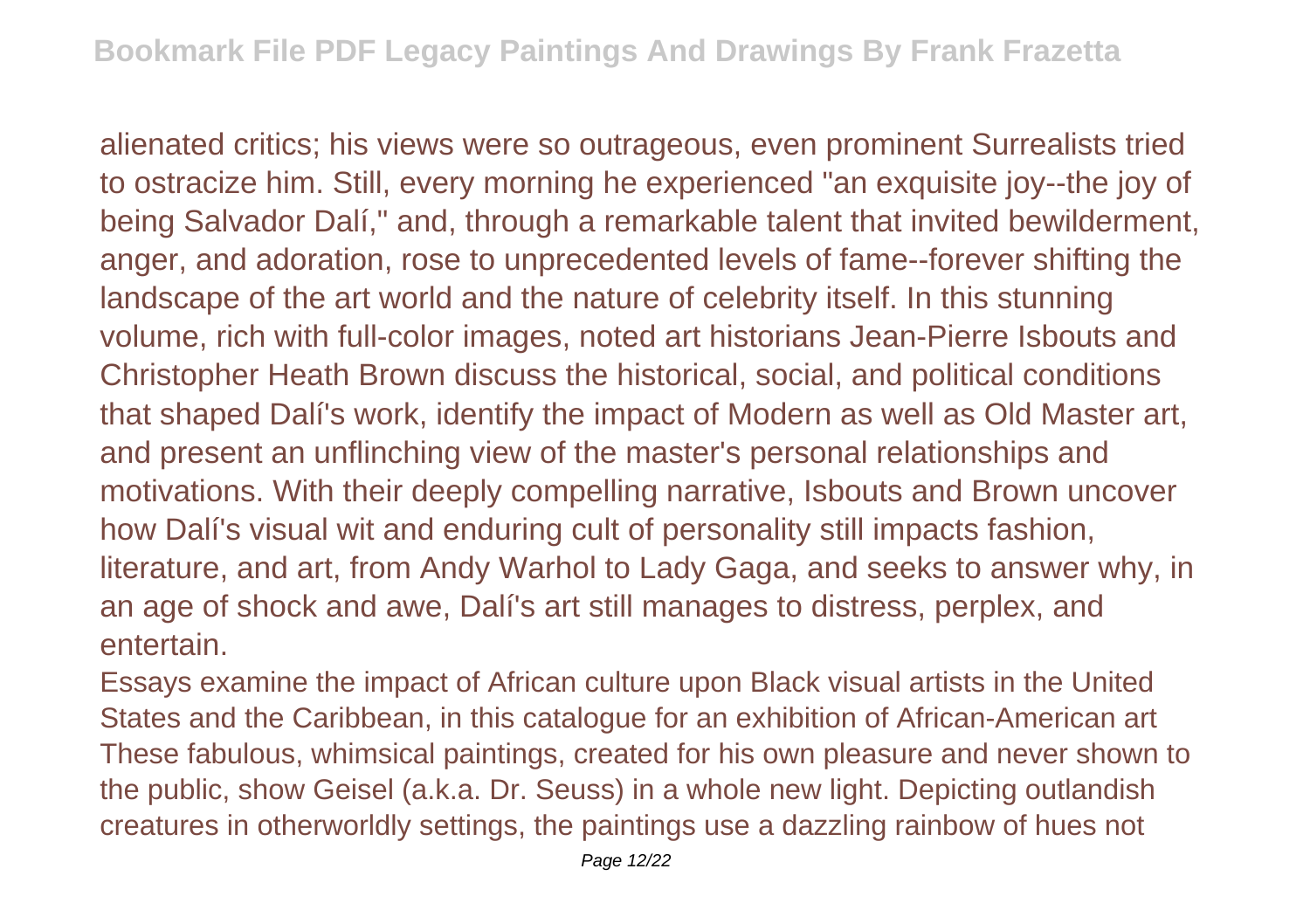seen in the primary-color palette of his books for children, and exhibit a sophisticated and often quite unrestrained side of the artist. 65 color illustrations.

In February 2012, in a Munich flat belonging to an elderly recluse, German customs authorities seized an astonishing hoard of more than 1,400 paintings, drawings, prints and sculptures. When Cornelius Gurlitt's trove became public in November 2013, it caused a worldwide media sensation. Catherine Hickley has delved into archives and conducted dozens of interviews to uncover the story behind the headlines. Her book illuminates a dark period of German history, untangling a web of deceit and silence that has prevented the heirs of Jewish collectors from recovering art stolen from their families more than seven decades ago by the Nazis. Hickley recounts the shady history of the Gurlitt hoard and brings its story right up to date, as 21st-century politicians and lawyers puzzle over the inadequacies of a legal framework that to this day falls short in securing justice for the heirs of those robbed by the Nazis.

"The legacy of graphic artist William Hogarth (1697-1764) remains so emphatic that even his last name has evolved into a common vernacular term referring to his characteristically scathing form of satire. Featuring rarely seen images and written contributions from leading scholars, this book showcases a collection of the artist's works gathered from the Lewis Walpole Library at Yale University and other repositories. It attests to the idiosyncratic nature of his style and its international influence, which continues to incite aesthetic and moral debate among critics. The eight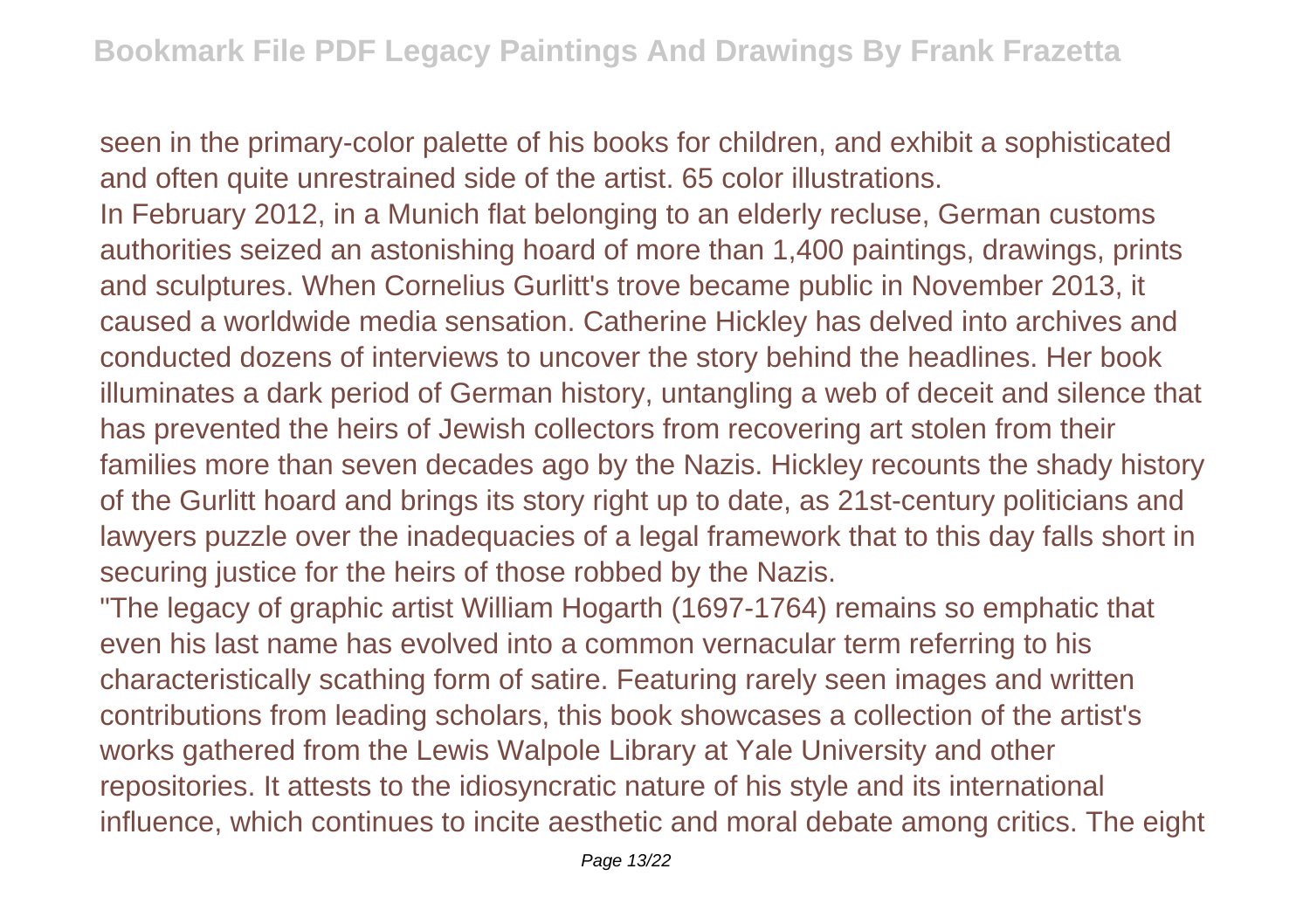essays by eminent Hogarth experts help to further contextualize the artist's unique narrative strategies, embedding the work within German philosophical debates and the moral confusion of the Victorian period and emphasizing the social and political dimensions that are part and parcel of its profound impact. Endlessly parodied and emulated, Hogarth's distinctive satire persists in its influence throughout the centuries and this publication provides the necessary lens through which to view it. "-- Morandi is often defined within the traditions of still life and landscape painting, and is known for the domestic and local source of his subject matter. However, the radical nature of his work addresses themes that have become central within contemporary artistic practice. An exploration of the influence of his work on generations of British artists, this fascinating exhibition will juxtapose paintings and drawings by Morandi with signature works by artists such as David Hockney, Tony Cragg, Patrick Caulfield, Euan Uglow and Ben Nicholson.

Profiles the career of the influential artist and offers reproductions of many of his famous works, as well as uncollected and previously unpublished paintings and drawings.

Frank Frazetta's paintings and illustrations have set the standard for fantasy artists for the past 50 years. This collection focuses on his influence in a variety of media and genres and on his place in 20th century art history. Coedited by Hugo Award-winning editor Arnie Fenner, it includes many of Frazetta's most memorable paintings as well as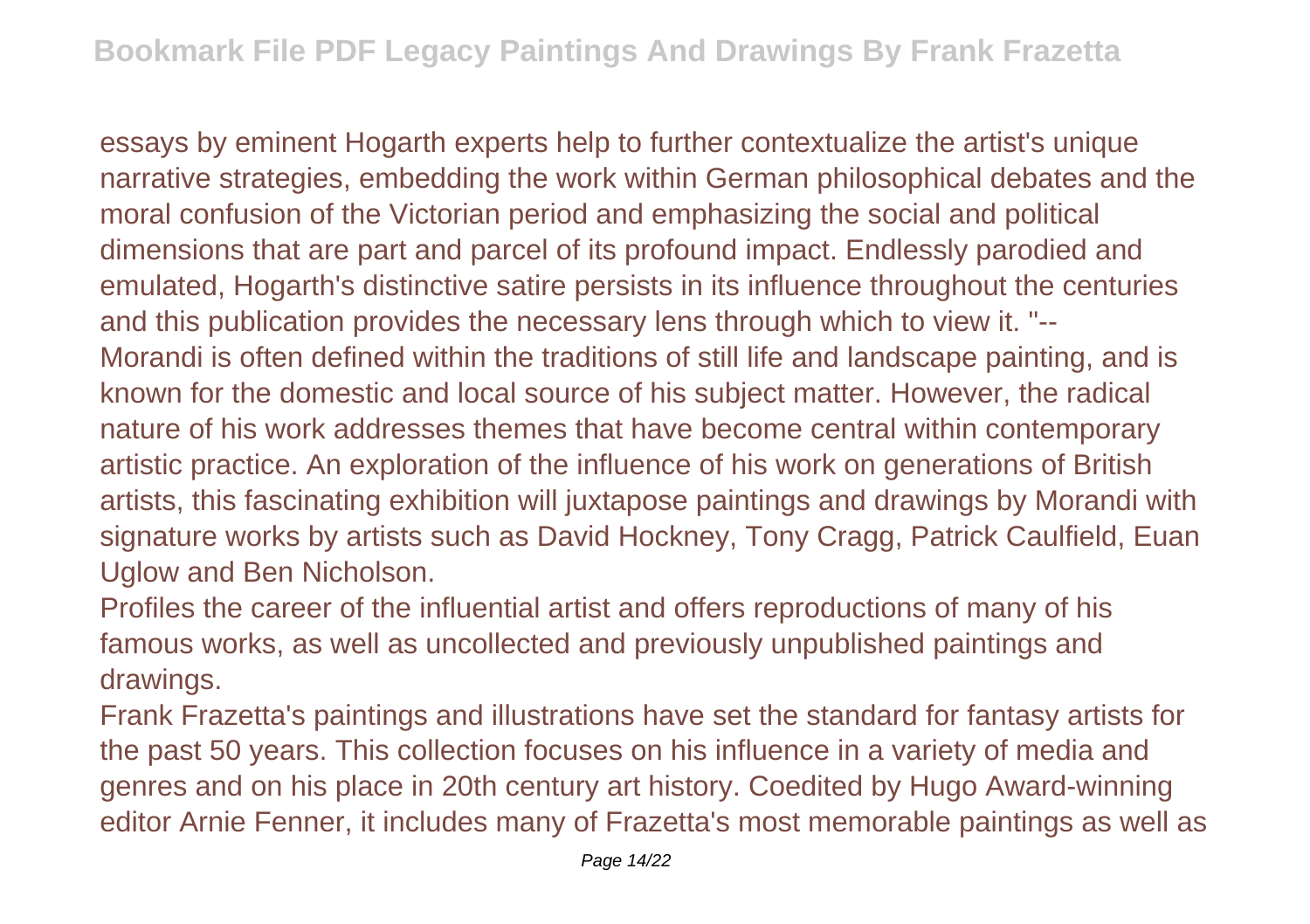revised and previously unpublished works. The art is accompanied by the artist's own observations and commentary by a number of his contemporaries.

Tron Legacy is one of the most highly anticipated movies of 2010. Starring Oscarnominated Jeff Bridges (The Big Lebowski, Iron Man, Crazy Heart), Garrett Hedlund (Friday Night Lights) and Olivia Wilde (House), this action/sci-fi film picks up 28 years after the events of the original Tron. Hedlund plays Sam, the son of the original movie's lead, Kevin Flynn (Bridges). Kevin has been missing for years. To find him, Sam must return to the world of the Grid. This 3D movie, in theaters December 17th 2010, is sure to be a mega-hit. The Art and Making of Tron Legacy is a view into not only the creation of the 2010 film, but will also contain never-before-seen looks at the design and creation of 1982's original Tron. Tron was like nothing the world had ever seen. A melding of cutting-edge computer effects and live action, it captured the imaginations of a generation. It also gave viewers a glimpse of the future of movies, and created a cult following. The design, effects and iconic qualities of Tron: Legacy will appeal to everyone who loves action and sci-fi movies. Fans of the original movie and the legions of fans for the new movie will be thrilled to get an insider's perspective on the movie's creation, and that's exactly what they'll find in The Art and Making of Tron Legacy. Written by co-producer Justin Springer, the book will spotlight the technical wizardry, imagination, artistry, and passion that brought this project to life. From concept art and designs, to profiles on the characters and the actors playing them, to on-set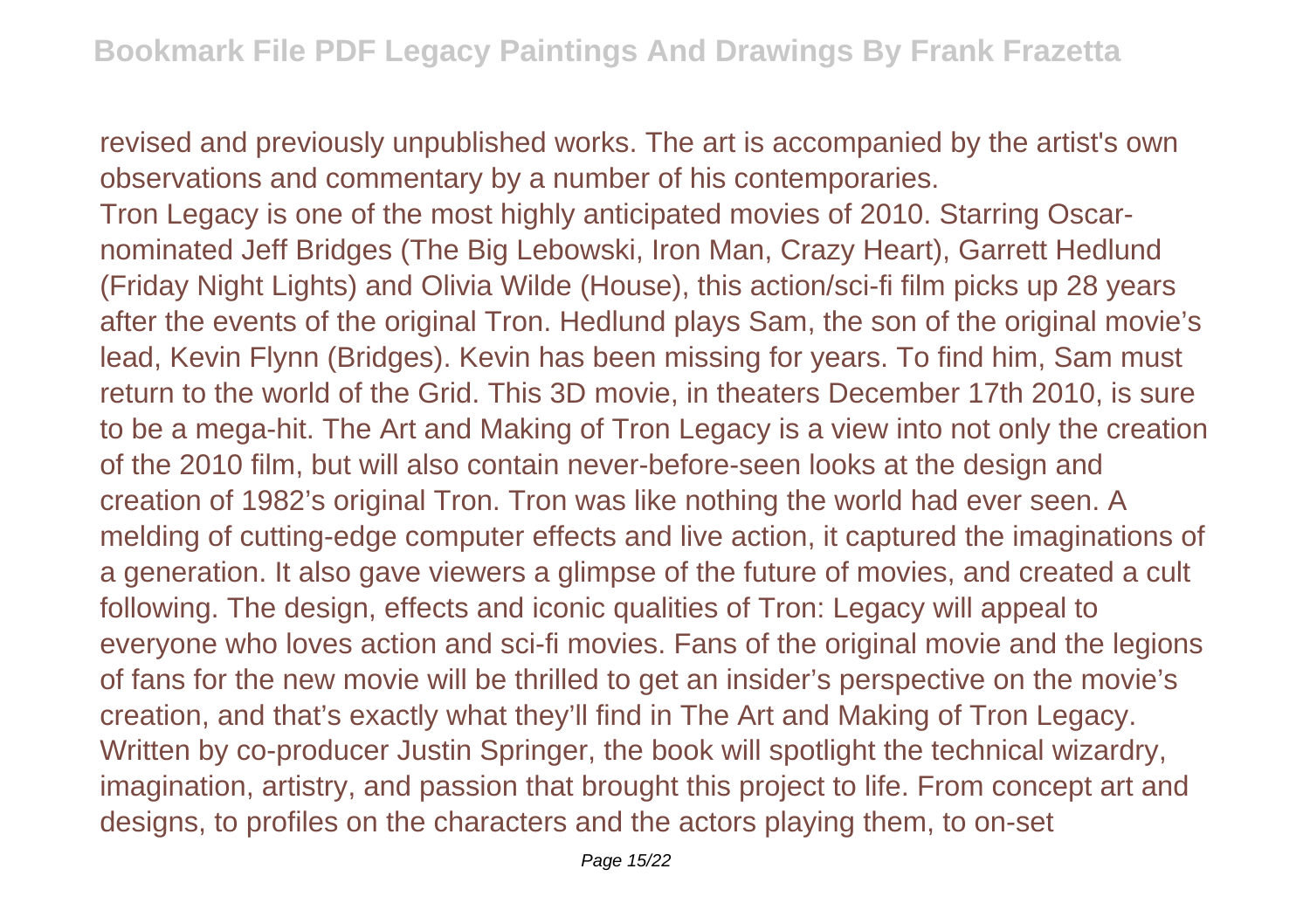photography and visuals from the movie itself, every step of the film's creation will be broken down and laid out for the reader. In addition, this title will also have a preface by Joseph Kosinski, the director of Tron Legacy; and a forward by Steven Lisberger, the director of the original Tron and producer of Tron Legacy. The book will use special fluorescent inks to make the illuminated world of Tron come to life, and is sure to be a must-have coffee table edition for the holidays.

Largely as a result of Leonardo's innovative work for the Sforza court in Milan, a rich vein of naturalism developed in North Italian art during the late fifteenth century. Questioning the strongly classicizing, idealized style dominant in areas south of the Apennines, artists in the region of Lombardy turned to an investigation of the natural world based on direct observation and adherence to strict visual truth. This heritage of realism continued to be of key importance for more than two hundred years, finding its greatest expression in the art of Caravaggio and eventually influencing the course of Baroque painting throughout Europe. Religious scenes, portraits, and landscapes were all transformed by this new naturalism, which also spurred an interest in still lifes and genre scenes as subjects for paintings. Painters of Reality, titled after an influential exhibition held in Milan more than fifty years ago, is the first study in English of this major aspect of Italian art. Reexamining the subject in light of copious subsequent scholarship, the authors of this volume contribute major essays that define and discuss naturalism as it appeared in both Lombard paintings and drawings. There is also a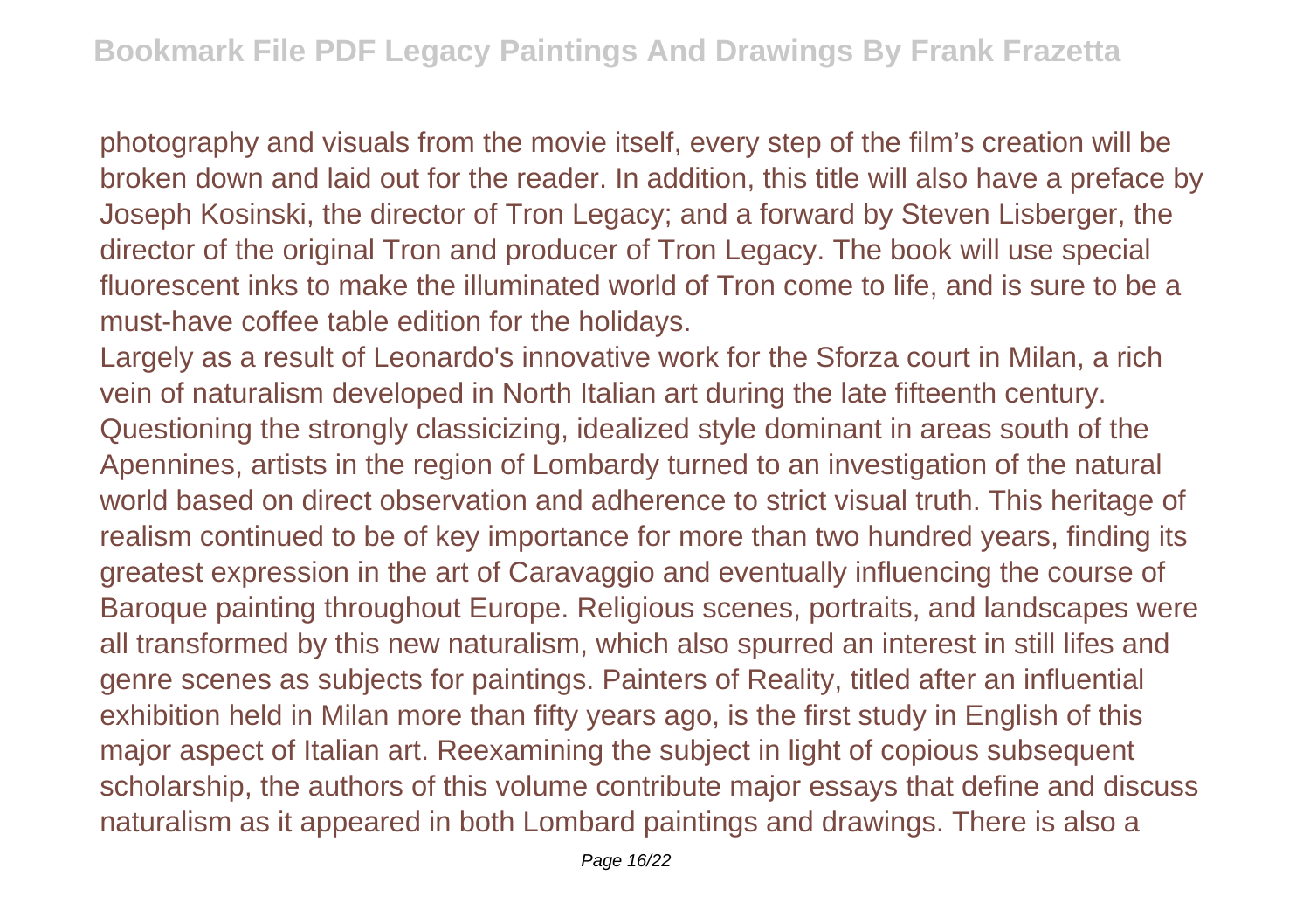fresh consideration of the Northern Italian predecessors whose influence is apparent, either directly or indirectly, in the paintings of Caravaggio. More detailed discussions of the subject center on the precise elements that constituted Leonardo's "hypernaturalism"; the important schools of painting that arose in Brescia, Bergamo, Cremona, and Milan; and Caravaggio's most notable successors in northern Italy, who kept Lombard realism alive into the eighteenth century. Map, artists' biographies, bibliography, and index are also included. -- Metropolitan Museum of Art website. \*Includes pictures of more than 25 of Picasso's most famous works, including an explanation of his techniques and influences. \*Includes pictures of Picasso and important people in his life. \*Explains the artistic influences and legacy of Picasso's life and art. \*Includes a Bibliography for further reading. "Everyone wants to understand painting. Why don't they try to understand the song of the birds? Why do they love a night, a flower, everything which surrounds man, without attempting to understand them? Whereas where painting is concerned, they want to understand. Let them understand above all that the artist works from necessity; that he, too, is a minute element of the world to whom one should ascribe no more importance than so many things in nature which charm us but which we do not explain to ourselves. Those who attempt to explain a picture are on the wrong track most of the time." - Pablo Picasso, 1934 In their biography of Pablo Picasso, Hans Ludwig and Chris Jaffe note that "for him, art was always adventure: 'To find is the thing.'" Indeed, there is perhaps no artist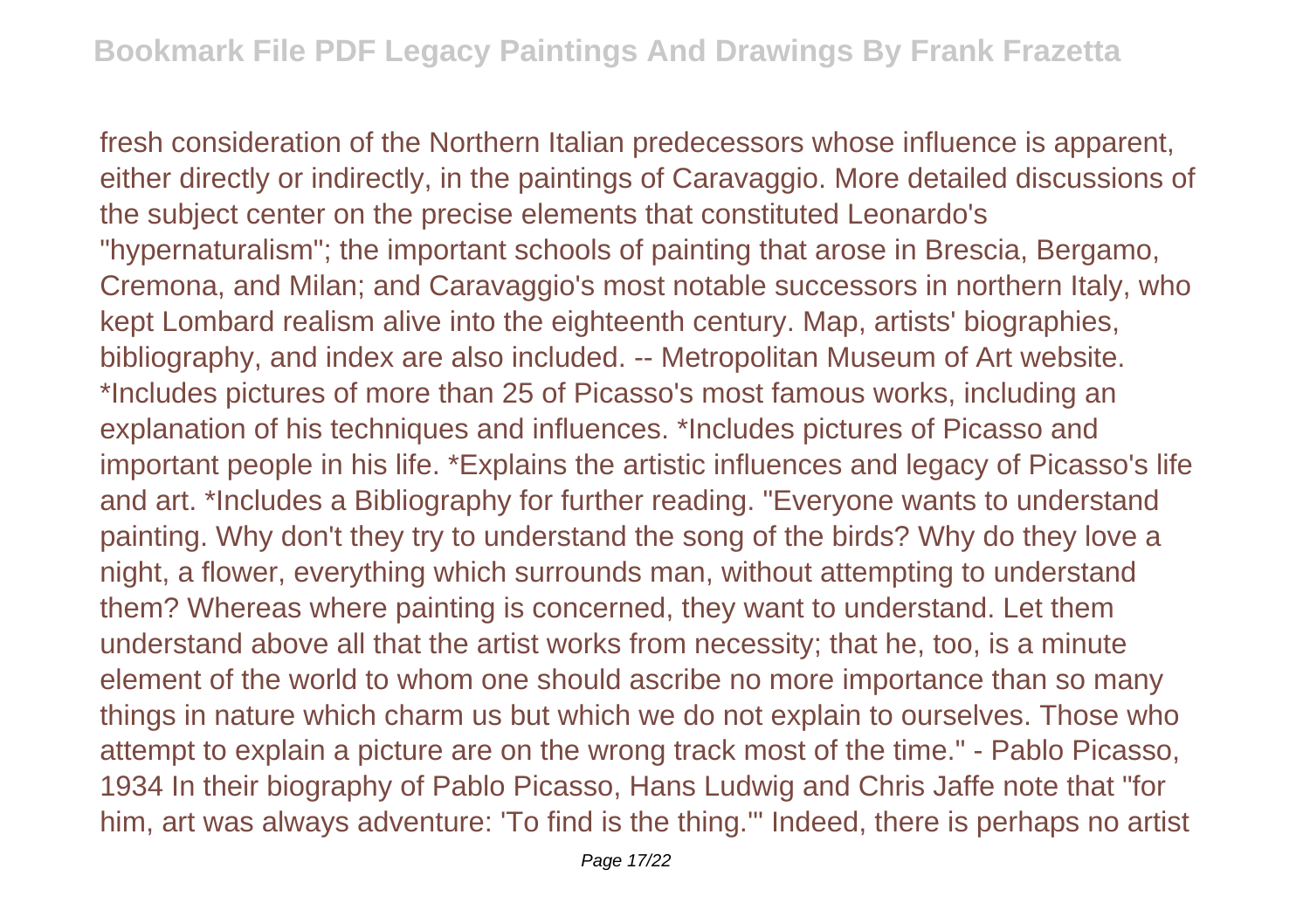who produced more art than Picasso, whose enormous oeuvre (which spanned most of his 91-year life) contained a countless number of paintings and drawings. Picasso also worked in other mediums as well, notably sculpture and lithography, and his constant experimentation with form makes him a useful case study through which to chart the growth of Modernism as an artistic movement and many of the artistic trends that would dominate the 20th century. At the same time, one of the challenges involved in examining Picasso's body of work is the sheer breadth of it all. In addition to the many different mediums involved, Picasso's works within each medium also vastly differed. For example, placing the paintings of Picasso's Blue Period (1901-1904) against his analytic cubist compositions reveals little similarities, and in many ways, he also anticipated artistic movements such as Abstract Expressionism and Neo-Expressionism. And though he is most famous for his contributions to the Cubist genre, there is a wide disparity between his early analytic cubist works and the later synthetic cubist style. Picasso is one of the world's most famous artists, which adds to the challenge of examining his career, but it's necessary to examine his entire career because of the way art was intertwined with his life. Even from an early age, it was clear that he subordinated any external concerns relating to his life in the interest of making art, which may have been the cause of the spirit of melancholy that can be found in his artwork. At the same time, the somber tone of some of his work can be directly contrasted against his playful formal experimentation. History's Greatest Artists: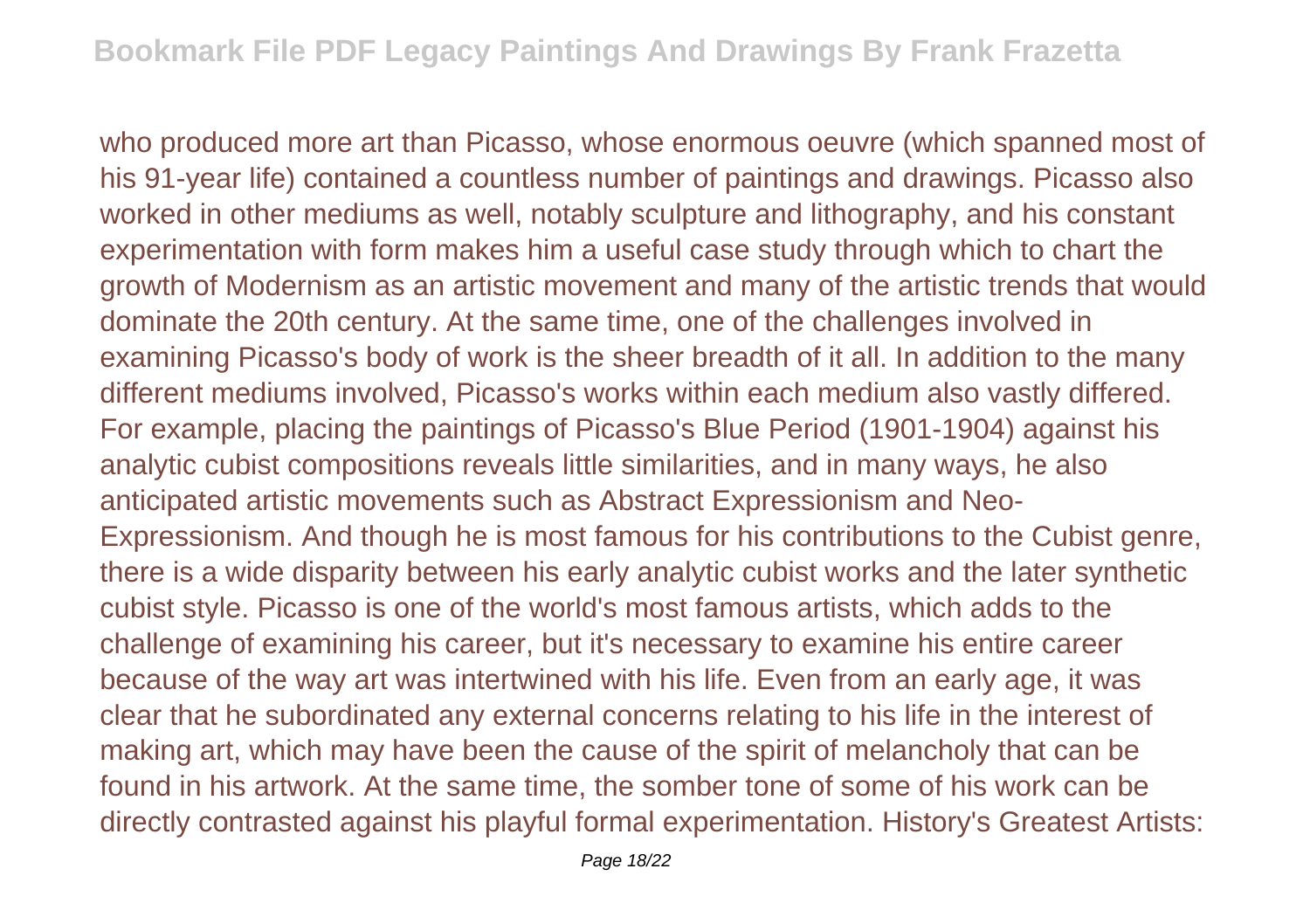The Life and Legacy of Pablo Picasso examines Picasso's life and career, while analyzing his painting style, artistic themes, and his legacy. Along with pictures of some of his most famous work, a bibliography, and a Table of Contents, you will learn about one of history's greatest painters like you never have before, in no time at all. From the Neoclassicism of Thomas Jefferson design of Monticello and sketches of the White House, to "all'italiana" gardens and parks, to the strong Roman classicism of the Jefferson Memorial, to Costantino Brumidi's frescoes in Congress and the National Library, to the striking composition of Luigi Moretti's Watergate Complex - America's capital is infused with the influences of a culture that laid the foundations of Western society. This book is an homage to this strong and still alive relationship and essential reading for all those interested in architecture and the visual arts. A major exhibition catalog documenting and discussing a century of art collected by America's historically black colleges and universities. 240 illustrations, 200 in color. Frank Frazetta's paintings and illustrations have set the standard for fantasy artists for the past 50 years. This collection focuses on his influence in a variety of media and genres and on his place in 20th century art history. Coedited by Hugo Award-winning

editor Arnie Fenner, it includes many of Frazetta's most memorable paintings as well as revised works. The art is accompanied by the artist's own observations and commentary by a number of his contemporaries.

Twenty-two drawings of ancient oak trees located throughout Great Britain.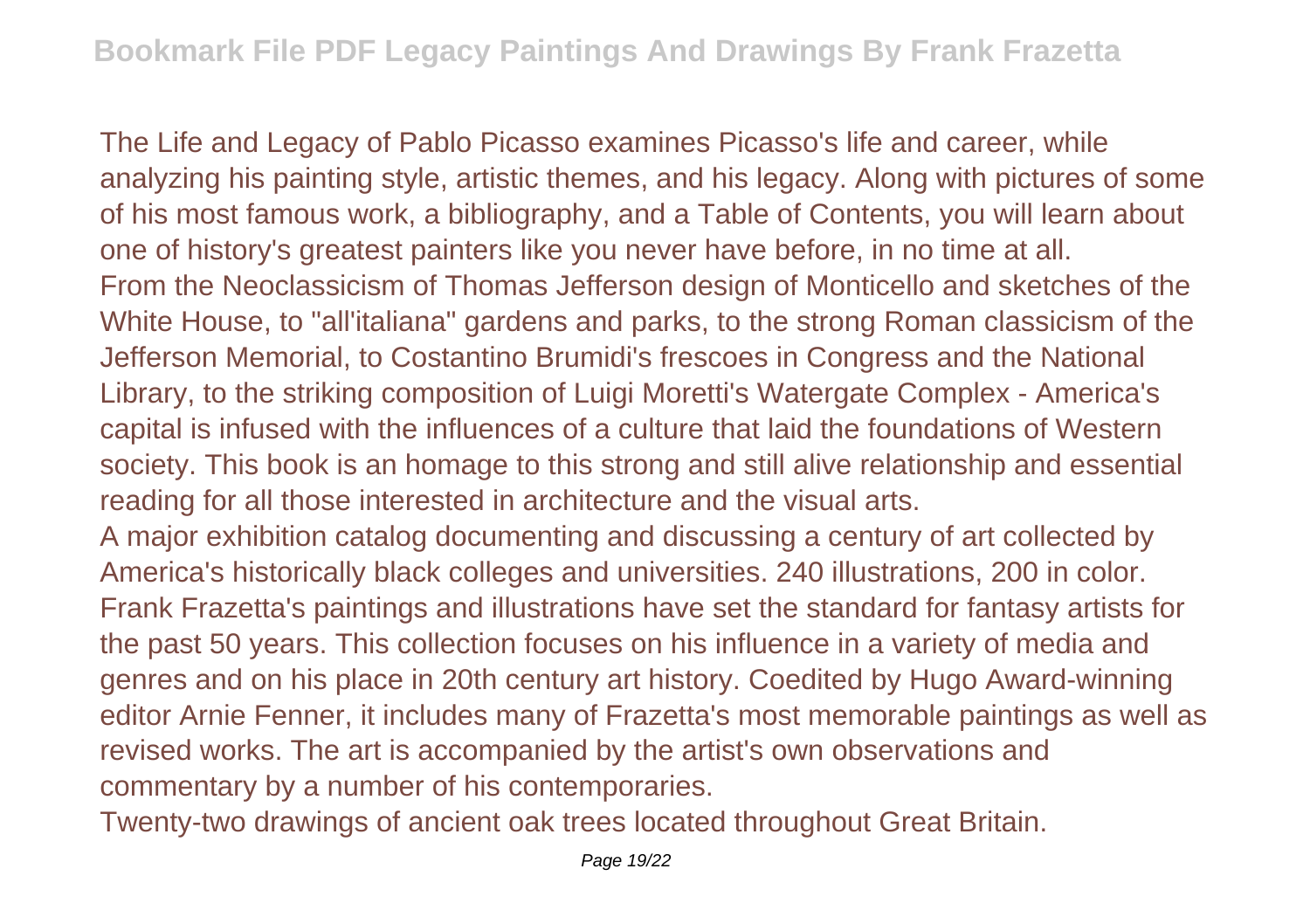This volume accompanies the exhibition of the same name organized and circulated by Art Services International, Alexandra, Virginia.

The memoir of one woman's emotional quest to find the art of her Polish-Jewish greatgrandfather, lost during World War II. Moshe Rynecki's body of work reached close to eight hundred paintings and sculptures before his life came to a tragic end. It was his great-granddaughter Elizabeth who sought to rediscover his legacy, setting upon a journey to seek out what had been lost but never forgotten… The everyday lives of the Polish-Jewish community depicted in Moshe Rynecki's paintings simply blended into the background of Elizabeth Rynecki's life when she was growing up. But the art transformed from familiar to extraordinary in her eyes after her grandfather, Moshe's son George, left behind journals detailing the loss her ancestors had endured during World War II, including Moshe's art. Knowing that her family had only found a small portion of Moshe's art, and that many more pieces remained to be found, Elizabeth set out to find them. Before Moshe was deported to the ghetto, he entrusted his work to friends who would keep it safe. After he was killed in the Majdanek concentration camp, the art was dispersed all over the world. With the help of historians, curators, and admirers of Moshe's work, Elizabeth began the incredible and difficult task of rebuilding his collection. Spanning three decades of Elizabeth's life and three generations of her family, this touching memoir is a compelling narrative of the richness of one man's art, the devastation of war, and one woman's unexpected path to healing.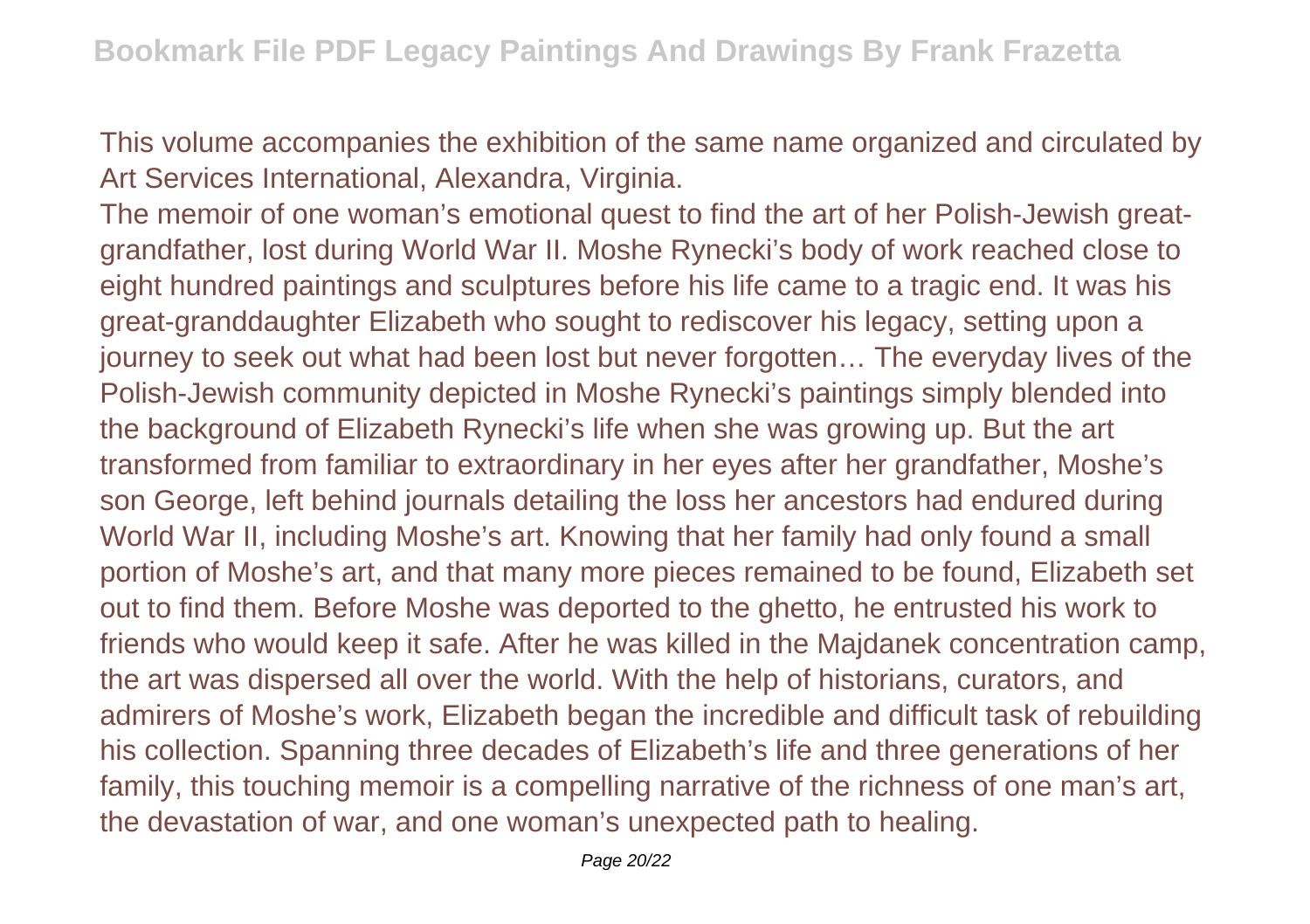Rubens is undoubtedly the most influential Flemish painter. Through reproductions in print, his compositions had an immense impact, even during his lifetime. Himself indebted to Titian, Rubens became a role model to Van Dyck, Rembrandt and Velázquez, and influenced artists well beyond his time, including figures such as Cézanne, Picasso, Bacon and Freud. This stunning new volume explores Rubenss legacy thematically, through a series of sections devoted to Violence, Power, Lust, Compassion, Elegance and Poetry. Illustrating some of the artists most famous paintings alongside great works that bear his influence, each section will link artists across the centuries in their references to Rubens, from Van Dyck and Watteau to Manet, Daumier, Renoir and Van Gogh, as well as Gainsborough, Constable and **Turner** 

This final entry in Arnie and Cathy Fenner's Frazetta trilogy features 150 full-color paintings by the renowned artist and illustrator, ranging in subject matter from barbarian battles to erotica to religious art, as well as photos from his personal archives, including shots of George Lucas visiting the Frazetta estate and Bo Derek posing for one of his alluring femme fatales. Comments and anecdotes by the artist and the editors, along with testimonials from graphic-art luminaries Dave Stevens, Bruce Timm, and Bernie Wrightson, flesh out this portrait of the artist.

This catalogue focuses on a unique assemblage of artwork, which forms the nucleus of the club's permanent collection. Some of the works have been on fairly continuous